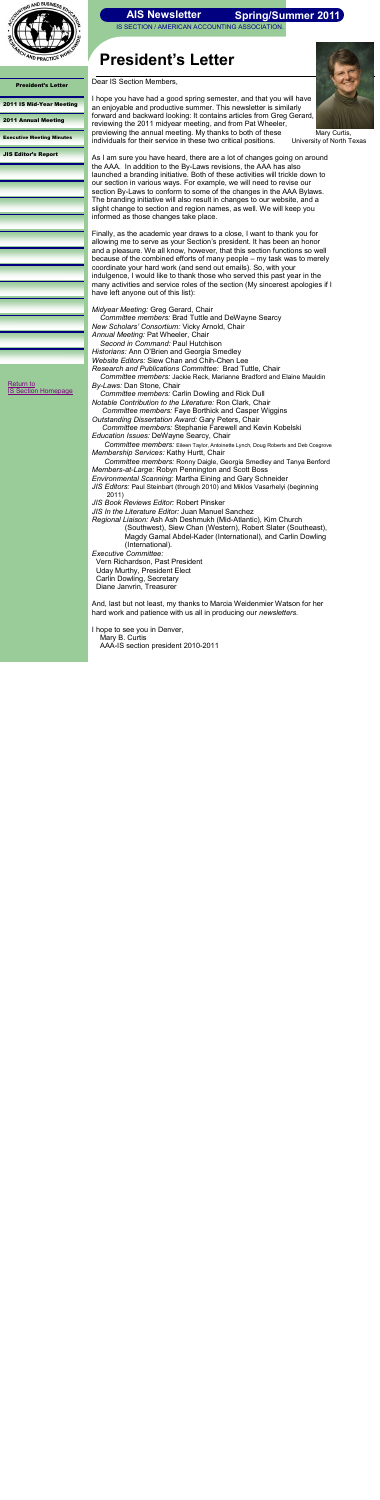

IS SECTION / AMERICAN ACCOUNTING ASSOCIATION.

#### [President's Letter](#page-0-0)

2011 IS Mid-Year Meeting

[2011 Annual Meeting](#page-2-0)

[Return to](http://aaahq.org/infosys/index.html)  **[IS Section Homepage](http://aaahq.org/infosys/index.html)** 

<span id="page-1-0"></span>

[Executive Meeting Minutes](#page-3-0)

On January 5-8, 2011, the IS Section held its annual mid-year meeting in Atlanta, Georgia. A total of 111 faculty and doctoral students participated in the meeting. The meeting kicked off with the New Scholars" Consortium (NSC) and the Workshop on Information Technology Governance and Assurance (WITGA). Vicky Arnold organized the NSC. The program contained topics on dissertation advice, interviewing tips, new professor expectations, conducting business relevant AIS research, presenting and publishing your work, and reviewing and discussing others' work. Ed O"Donnell organized WITGA which included speakers from ISACA, IIA, and KPMG and focused on COBIT, GAIT, and IT control evaluation during a financial statement audit. The presenters graciously agreed to share their presentations with our Section at [http://aaahq.org/infosys/](http://aaahq.org/infosys/archives/2011/2011IS_CPE.htm) archives/2011/2011IS CPE.htm.

[JIS Editor's Report](#page-4-0)

### **2011 Information Systems Section Mid-Year Meeting Highlights ~ Greg Gerard**

The regular part of the program included several high quality research paper and education paper presentations. Recognitions were made in three areas. First, the Outstanding Research Paper Award was presented to Rodney Smith, Adi Masli, Vernon Richardson, and Juan Sanchez for "Relations Between CEO Equity Incentives, Information Technology Investments, and Firm Value." Second, the Outstanding Education Paper Award was presented to Kevin Dow, Marcia Watson, and Vincent Shea for "Auditing a PCard Program." Third, the Outstanding Accounting Information System Case Award was presented to Sandra Cereola for "Breach of Data at TJX - an Instructional Case used to Study COSO and COBIT with a focus on Computer Controls, Data Security and Privacy Legislation."

Thank you to Brad Tuttle (IS research paper coordinator), DeWayne Searcy (IS education paper coordinator), Nancy Uddin (SET research paper coordinator), Vicky Arnold (NSC coordinator), and Ed O"Donnell (WITGA coordinator). Additionally, we would like to recognize the generous support of KPMG, the IMA, CaseWare IDEA, Inc., and the AIS Educators Association. We are looking forward to the next mid-year meeting in Scottsdale, Arizona.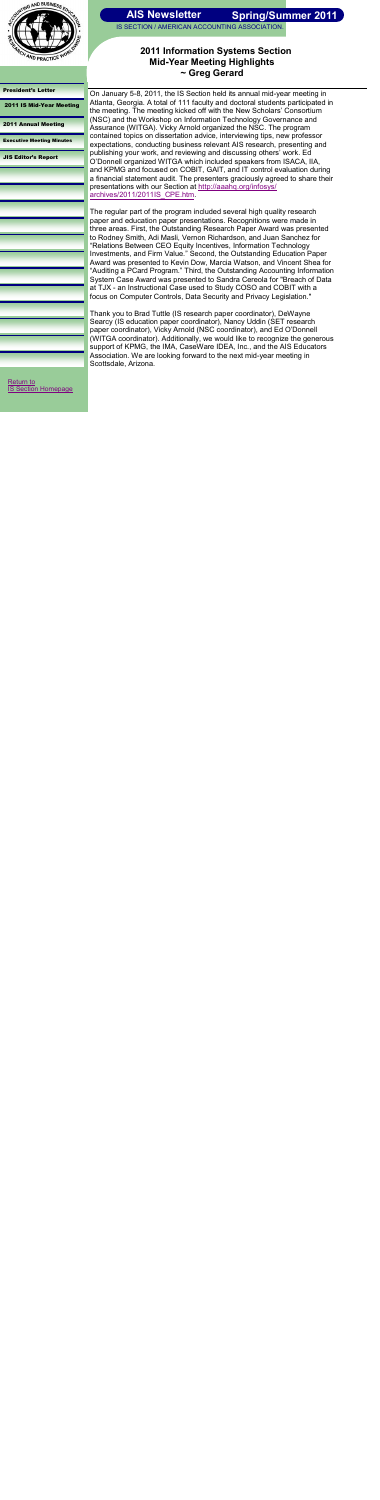

IS SECTION / AMERICAN ACCOUNTING ASSOCIATION.

### [President's Letter](#page-0-0)

[2011 IS Mid-Year Meeting](#page-1-0)

2011 Annual Meeting

[Executive Meeting Minutes](#page-3-0)

[JIS Editor's Report](#page-4-0)

## **2011 Annual Meeting ~ Pat Wheeler**

For the IS section this year, we had 23 research papers submitted, about average for the prior three years. Of these, 15 will be presented at concurrent / traditional sessions, of which we were assigned five by the AAA. Five of the 23 papers were accepted as forum papers and one was rejected since it consisted only of an abstract. The remaining two papers were initially accepted for concurrent sessions but the authors declined to present them due to funding issues. XBRL and ERP seem to be the top research topics among the papers this year. We also have one panel discussion session.

Volunteering started a bit slow this year but eventually picked up and became sufficient, thanks especially to the IS section president sending out bulk emails asking section members to volunteer. The final count for volunteers is 62 reviewers, 16 moderators, and 31 discussants. I would like to thank all these volunteers for making my job not only easier, but even possible.

Return to Section Homepage

<span id="page-2-0"></span>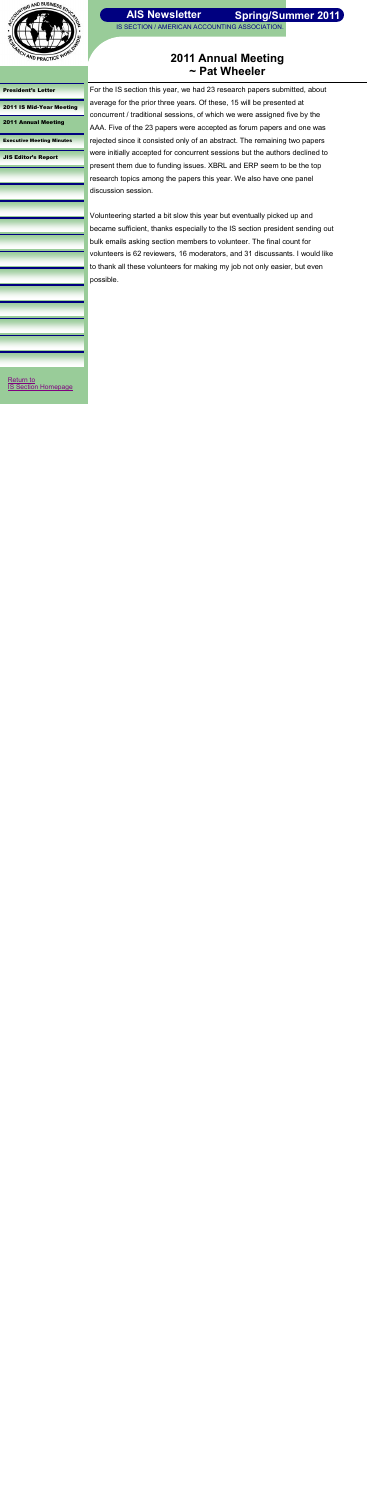

IS SECTION / AMERICAN ACCOUNTING ASSOCIATION.

#### [President's Letter](#page-0-0)

[2011 IS Mid-Year Meeting](#page-1-0)

[2011 Annual Meeting](#page-2-0)

Executive Meeting Minutes

[JIS Editor's Report](#page-4-0)

### **AAA IS Section Executive Meeting Minutes January 6, 2011 Atlanta, Georgia ~ Carlin Dowling, Secretary IS Section 2010-2011**

Present: Scott Boss, Mary Curtis, Carlin Dowling, Greg Gerard, Kathy Hurtt, Diane Janvrin, Uday Murthy, Robin Pennington, Marilyn Prosch, Vern Richardson, DeWayne Searcy, Paul Steinbart, Brad Tuttle, Miklos Vasarhelyi, Patrick Wheeler.

Mary Curtis presented the President's Report.

Uday Murthy presented the Vice President's Report. In the process of allocating people to roles. In 2012, Robin Pennington will run the New Scholar"s Consortium, Som Battachayra will chair the mid-year meeting in 2013. The location is still to be decided, but looking at Fort Lauderdale.

- AAA bylaw revisions: Council have voted the revisions through. Will be sent to membership for voting in due course.
- AAA implementing system wide surveys: Each year the AAA will survey a portion of the membership. Sections will be able to suggest questions but cannot control the survey.
- The Financial Accounting and Reporting Section (FARS) is considering changing the scheduling of their mid-year meeting to the same weekend as the IS section"s meeting. There has also been discussion about having a "mega" co-located meeting to ease logistic issues for the AAA but this has not been well received. The AAA has confirmed that the IS section meeting will not be required to change to another weekend if FARS is rescheduled.

Marilyn Prosch presented the 2012 Mid Year Meeting Report. Location will be the Hilton, Scottsdale. Room rates will be \$129.00. Shuttle will run between hotel and Old Town Scottsdale (approx 2.5 miles). Considering approaching practioners for various panels. There was discussion about the amount of time available for panels, and the possibility of including some of these in the annual meeting.

Patrick Wheeler presented the 2011 Annual Meeting Report. 22 research papers submitted, and 1 panel session submitted. Volunteers so far: 30 reviewers, 3 discussants and 5 moderators. Like to have at least 2 reviewers per papers, thus need more volunteers. There was discussion regarding the potential for a JIS panel for papers submitted to the panel to be "fast tracked" through JIS and presented at a panel in the conference.

Greg Gerard presented the 2011 Mid-Year Meeting Report. Waiting for final numbers, last time checked there were 93 registrants. 38 attending the New Scholars Consortium.25 registered for WITGA. Submissions were done through the AAA on-line system. There was discussion that this system was intimidating and confusing, particularly in relation to the copyright options. There was discussion about how full papers could be made available. It was noted that the Management Accounting Section had papers available via SSRN, and whether this could be an option for the IS Section. The conference received significant financial support, including:

Diane Janvrin presented the Treasurer's Report (no report provided). Balance of funds available is \$120,000. This does not include mid-year meeting expenses. In process of updating the Treasurer"s manual to reflect changes. Need to follow-up on pledged receivable from KPMG. Diane to liaise with Greg to ensure all pledged funding for the mid-year meeting is received. [President"s note: Pledge has been received.]

\$25,000 from KPMG, which is being used to support the New Scholars Consortium, and awards for research papers.

Institute of Management Accountants provided an award for the Best Education Paper and \$1,000 to support a break.

Caseware provided \$1,000 to support a break.

AIS Educators is sponsoring breakfast.

Kathy Hurtt presented the <u>Membership Services Report</u>. There was discussion about differences in membership numbers between the membership report and the Treasurer"s report. The difference is due to the AAA providing a 10 month grace period for the membership numbers. Membership numbers increased by 5 members as at June. As at 1<sup>st</sup> July 2010 there were 572 paid members. A survey was sent to all members last year, only 50 responses received. The results are being analysed and a draft report will be prepared. There was discussion about the value of trying to increase the response rate. Looking at sending the survey to all 895 academics listed on Hasselback who expressed an interest in IT related areas. There was discussion about how to raise value for members with a teaching focus. The idea of creating an AIS Instructor Certification was discussed. ISACA "blessed" curriculum as operates at Bentley was also discussed.

Significant in-kind support including key note speaker from KPMG, ISACA speakers at WITGA, and KPMG partners and recruiters.

The conference will feature a Joint Panel between the IS and Management Accounting Sections.

DeWayne Searcy presented an **Education Report**. Proposed rating teaching cases in terms of value, how being used, etc, to assist instructors indentify useful cases. There was discussion about the value of a numerical rating, but all agreed that it would be useful to have cases rated and information about how cases may have been updated.

Paul Steinbart presented the *JIS* Editor's Report. This is Paul's final report. Miklos Vasarhelyi is the new editor. Miklos will handle all submissions from January 1, 2011. Paul presented a report (Appendix A). Editorial rejections are high because received a few education papers. 2009 submissions inflated because of the call for the IS literature reviews. First half of 2010 submission rate was very slow, but in the second half was back to "normal". Authors are slow to respond to revise and resubmits, the average time is 1 year. Paul recommended that a revise and resubmit letter include a 12 month time limit.

Brad Tuttle presented the Research and Publication's Report. 28 papers submitted to the mid-year meeting. 15 accepted for concurrent sessions. 7 accepted for interactive session (no discussants). Research and Publications Committee still investigating a collaborative journal with the Accounting Information Systems Educators association. However, the costs for AAA branding on the journal are high. Discussion regarding whether *JIS* publish comment letters, but the committee have left this to the Editor, although it is felt that publishing straight "comment" letters is not appropriate. Letters would need to be revised to be suitable for an academic audience.

[Return to](http://aaahq.org/infosys/index.html)  **[IS Section Homepage](http://aaahq.org/infosys/index.html)** 

> No bylaws report submitted. The committee is awaiting the outcome of the AAA by-law changes to investigate if there are any implications for bylaw changes for the IS Section.

Miklos, the incoming editor briefly discussed ideas he has for the journal including special issues on XBRL, Continuous Auditing, REA, Behavioral Research, and Practice Notes. In the process of appointing Associate Editors and the editorial board. Raised the possibility for a *JIS* session at the annual meeting or a CPE workshop. Adopting AAA submission system.

No Outstanding Dissertation or Contribution to the Literature Report.

Other business: Eileen Taylor will be the section representative for the AAA Commons Editorial Board. A major issue to be addressed is what content is for the "commons" and what content is for the section website. Felt important the section to maintain a separate identity.

<span id="page-3-0"></span>Ph.D. information session at 5:30 p.m.

Vern discussed the website "What is accounting research?", and encouraged all researchers to contribute to the AIS section. [http://www.byuaccounting.net/](http://www.byuaccounting.net/mediawiki/index.php?title=What_is_accounting_research%3F%23Accounting_Information_Systems_.28AIS.29) [mediawiki/index.php?title=What\\_is\\_accounting\\_research%](http://www.byuaccounting.net/mediawiki/index.php?title=What_is_accounting_research%3F%23Accounting_Information_Systems_.28AIS.29) [3F#Accounting\\_Information\\_Systems\\_.28AIS.29](http://www.byuaccounting.net/mediawiki/index.php?title=What_is_accounting_research%3F%23Accounting_Information_Systems_.28AIS.29)